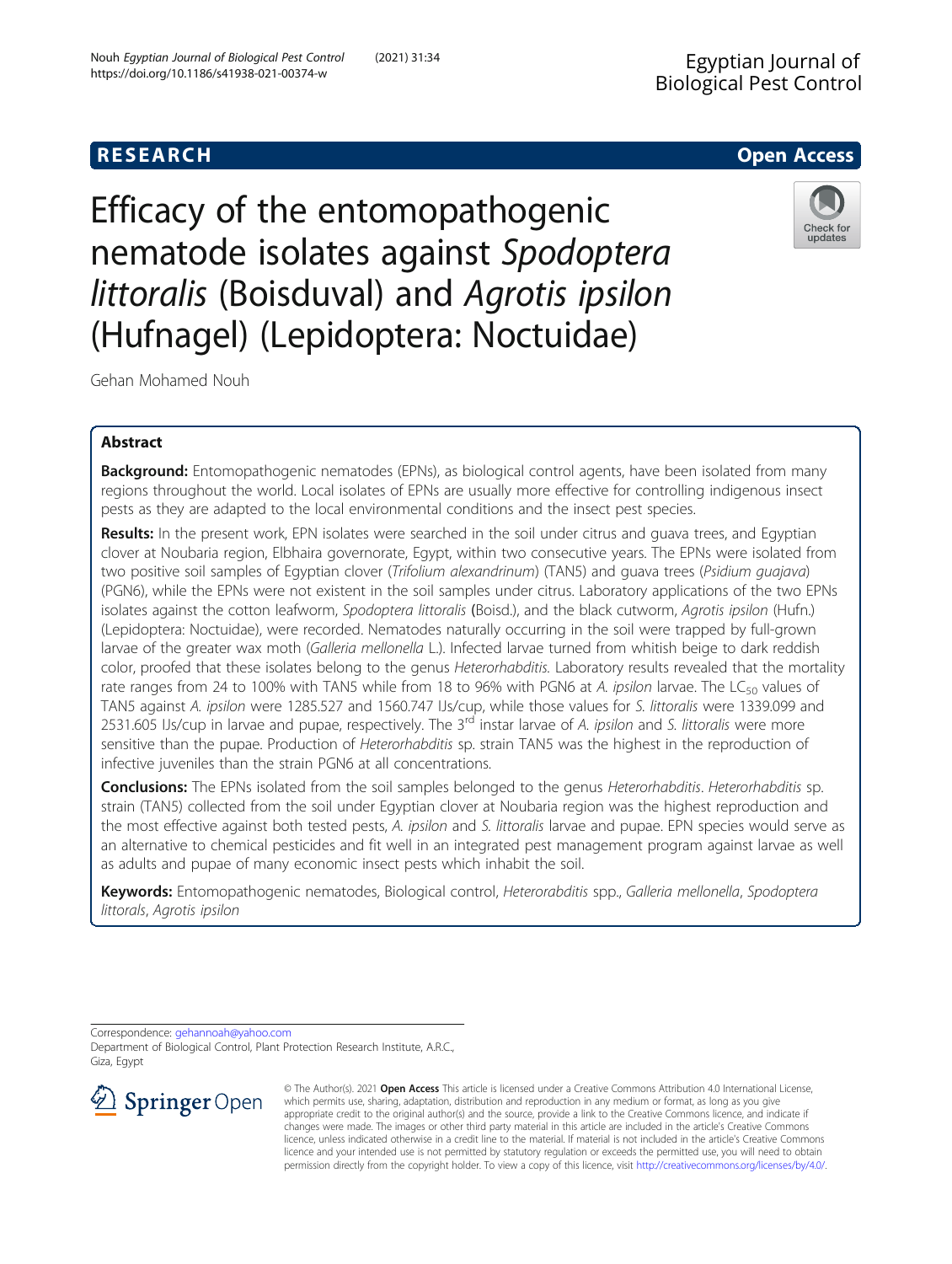# Background

Entomopathogenic nematodes (EPNs) of the families Steinernematidae and Heterorhabditidae with their associated symbiotic bacteria (Xenorhabdus and Photorhabdus, respectively) are widely distributed in soils throughout the world (Adams et al., [2006](#page-4-0)). These nematodes are pathogenic to insects, killing them within 48 hrs with the aid of their associated bacterial symbionts, and have great importance as biological control agents of many insect pests (Laznik et al., [2011\)](#page-4-0). The bacteria multiply inside the host and release a number of virulence factors, including complexes of toxins, hydrolytic enzymes, hemolysins, and antimicrobial compounds (Eleftherianos et al., [2010\)](#page-4-0), thus providing nutrients for the nematode development and reproduction within the insect cadaver. Nematodes are commercially available in many countries for the control of soil-inhabiting insects (Susurluk [2011](#page-4-0)). EPNs are found in a variety of habitats, and the various species and isolates exhibit considerable variation in their host range, reproduction, infectivity, and conditions for survival (Laznik and Trdan [2012](#page-4-0)). Environmental factors affect the presence of nematodes in the soil and their distribution and survival. Biotic and abiotic factors affect the distribution of EPNs to differ across different regions (Karthik Raja and Lakshminarayanan [2011](#page-4-0)). Major factors namely temperature, host availability, and percentage of moisture in the soil are thought to be important in determining the distribution of nematodes inside the soil (Susurluk [2011](#page-4-0)). Heterorhabditis and Steinernema are distinguished by the speed and ease of reproduction and infect many insect families, compatibility with chemical pesticides, and their ease in the application has made them easier for researchers to work on. To date, around 100 species of Steinernema and 21 species of Heterorhabditis were identified from different countries of the world. In Egypt, the initial research on EPN began in the 1970s when Dr. El-Kifl worked on the biological control potential of Neoaplectana (= Steinernema) carpocapsae against the cotton leafworm, Spodoptera littoralis, one of the most economically important insect pests in Egypt. The surveys carried out in Egyptian soils revealed that species of heterorhabditids were more prevalent than steinernematids; however, research regarding their use to control other insect species was done as well (Aashaq et al., [2020\)](#page-4-0).

The objective of this study was to evaluate the efficacy of indigenous EPNs isolates, collected in different soils at Nubaria region, Elbhaira governorate, Egypt. Laboratory studies targeted two economic insect pests: S. littoralis and A. ipsilon.

## Methods

#### Galleria mellonella

The greater wax moth (*G. mellonella L.*) larvae were obtained from infested hives and reared in jars (2 kg capacity) until the emergence of moths according to the technique described by Birah et al. [\(2008\)](#page-4-0). Similar constituents, but with different proportions, were tried later by Huang et al. [\(2010](#page-4-0)). Fully grown larvae of G. mellonella were also used for isolation and production of entomopathogenic nematodes.

# Target insects

#### Rearing of Spodoptera littoralis

A field strain of S. littoralis was obtained from an open field of the vegetable farm at Giza Governorate, Egypt, transferred to the laboratory, and reared at 25 °C  $\pm$  2 °C and 65–75 RH%. S. littoralis larvae were placed in glass jars and fed on castor leaves (Ricinus communis L.) (Zhang et al. [2019a\)](#page-4-0). The jars were provided daily with castor leaves as a source of food for the larvae. The pupae were transferred to suitable cages for mating; the emerging adults were fed on 20% honey solution even lay eggs (Ibrahim [1974\)](#page-4-0).

#### Rearing of Agrotis ipsilon

The A. ipsilon larvae used in this study were collected from an open field of a vegetable farm at Giza Governorate, Egypt. The  $4<sup>th</sup>$  instar larvae were reared singly inside plastic tubes (1.5 cm in diameter, 15 cm in height) or in small groups in plastic jars to avoid cannibalism until the last instar of the larvae developed to the pupal stage. All pupae were transferred into suitable cages for mating, the emerging adult moths were fed by a on 20% honey solution till laying eggs. All of the rearing procedures for A. *ipsilon* were carried out at  $25 \pm 1$  °C and 75 ± 5% RH (Zhang et al., [2019b\)](#page-4-0). The newly hatched larvae were transferred into small plastic jars and provided daily with castor leaves as a source of food.

## Soil sampling

Soil samples were collected from Nubarya Elbhaira governorate, Egypt, in the years 2018 and 2019 every 15 days under citrus trees (Citrus sinensis and Citrus tangerine), under guava trees (Psidium guajava), and under Egyptian clover (Trifolium alexandrinum). Sandy soil was chosen for the soil samples' collection. About 1 kg of soil/sample was collected, 10–15 cm below the soil surface. Samples were kept in plastic sacs labeled with the necessary information. The soil sacs were then placed in an icebox and transferred to the laboratory. In the laboratory, soil samples were placed in cups and fully grown larvae of (*G. mellonella*) were added onto the soil samples.

## Isolating nematodes

G. mellonella baiting technique modified after Bedding and Akhurst ([1975](#page-4-0)). Soil sample of each sac was thoroughly mixed and then divided into 10 plastic cups (about 100 ml volume). Five G. mellonella late instar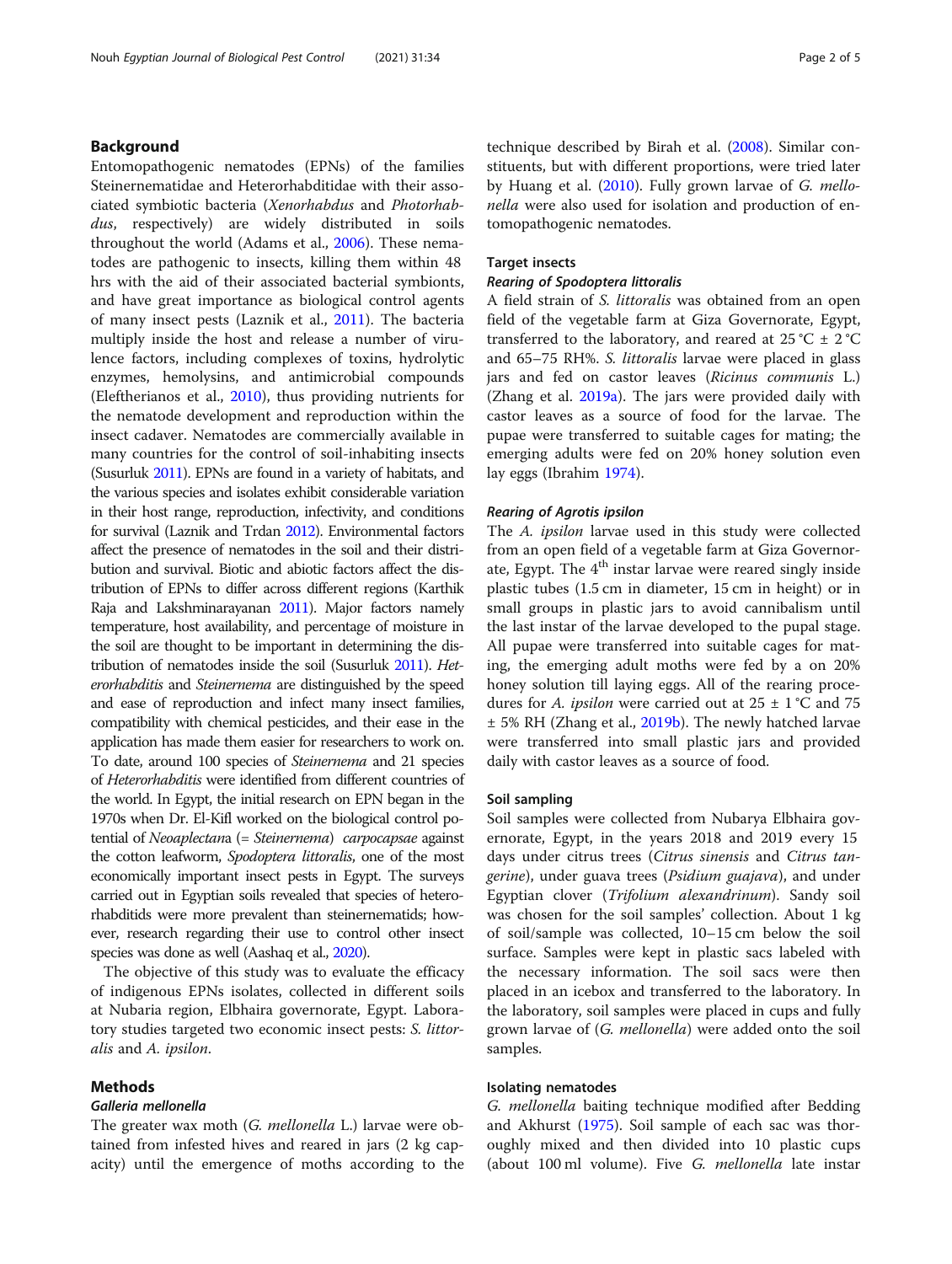larvae were placed onto the soil surface/cup, and the cups were covered by their lids, turned upside–down every 24 hrs to mix in the soil and kept at the temperature of  $25 \pm 2$  °C. The cups were examined daily and throughout 6–10 days later, dead larvae, suspected to be nematode–infected, were picked up carefully, rinsed several times in distilled water, and incubated at 25 °C in extraction White traps. Each White trap contained only one dead larva, using the method originally described by Dutky et al. [\(1964\)](#page-4-0). Infective juveniles of nematode were harvested daily from the White traps by receiving them in 0.1% formaldehyde solution and stored at 15 °C (White [1927\)](#page-4-0). Effectiveness of the infective juveniles of nematode was tested against larvae and pupae.

# Laboratory experiments

Infectivity of the two strains of Heterorhabditis sp. to 3rd instar larvae and 1-day-old pupae at  $25^{\circ}$ C  $\pm$  2 of the S. *littoralis* and A. *ipsilon* was tested. Ten  $3<sup>rd</sup>$  instar larvae or 10 1-day-old pupae were placed at 1 cm depth from the surface and treated with each of the tested nematodes strain. The infection took place in plastic cups (100 cc capacity), filled with 1 cc sterile sandy soil, and covered with plastic lids. The nematode suspension was poured in the vials and mixed with the soil at 5 concentrations 500, 1000, 2000, 4000, and 8000 IJs/cup. Five replicates were used for each concentration. The numbers of dead larvae or pupae were recorded after 6 days of treatment. Water content in the soil was always kept at 20% of the soil weight. The control treatment was carried out using distilled water.

## Production of entomopathogenic nematode

Ten larvae were used for each concentration. Full-grown larvae of G. mellonella were confined, individually, in plastic cups (100 cc capacity) lined with filter paper and covered with plastic lids. The infection took place using five concentrations of 1, 2, 4, 8, and 16 IJs/cup for each of the 2 strains of Heterorhabditis sp. Infective juveniles were harvested daily using White traps according to White ([1927](#page-4-0)). The whole number of IJs produced/larvae was estimated. All experiments were carried out in a conditioned laboratory at 26–27 °C and 50–60% R.H.

## Statistical analysis

Mortality rates were corrected according to Abbott's for-mula (Abbott [1925](#page-4-0)); the toxicity lines and  $LC_{50}$  values were calculated according to Finney ([1971](#page-4-0)). The mass production of the two strains was statistically analyzed by ANOVA, and the mean values were separated by the least significant difference (L.S.D.) procedure (Snedecor and Cochran,  $1980$ ). Also, t test between the average production of the two strains at different concentrations or at each one was calculated.

## Results

## Nematode isolates

Two EPNs isolates, named TAN5 collected from the soil samples under Egyptian clover (Trifolium alexandrinum) and PGN6 collected from the soil samples under guava trees (Psidium guajava) while the EPNs was not existent in the soil samples under citrus. Galleria larvae were used for nematode isolation. All the infected Galleria larvae by the two EPN isolates turned to a dark reddish color indicating that the nematodes belong to the genus Heterorhabditis.

#### Laboratory experiments

Data in Table 1 shows the percentage mortality of the  $3<sup>rd</sup>$  instar larvae and 1-day-old pupae of A. *ipsilon* and S. littoralis after 5 days of treatment with Heterorhabditis sp. (strain TAN5 and PGN6) at different concentrations. Data showed a comparison of the EPN infectivity where A. ipsilon was the most sensitive. The percent mortality increased as the concentration of infective juveniles (IJs) increased. Strain TAN5 revealed high mortality rates.

Table 1 Mortality percentage by different concentrations and comparative toxicity of Heterorhabditis sp. strains (TAN5 and PGN6) after 5 days of treatments against larvae and pupae of Spodoptera littoralis and Agrotis ipsilon

| Con.<br>cup<br>(IJs/<br>cup) | Spodoptera littoralis |                  |                  |                  | Agrotis ipsilon  |                  |           |                  |
|------------------------------|-----------------------|------------------|------------------|------------------|------------------|------------------|-----------|------------------|
|                              | Larvae                |                  | Pupae            |                  | Larvae           |                  | Pupae     |                  |
|                              | TAN <sub>5</sub>      | PGN <sub>6</sub> | TAN <sub>5</sub> | PGN <sub>6</sub> | TAN <sub>5</sub> | PGN <sub>6</sub> | TAN5      | PGN <sub>6</sub> |
| 500                          | 20                    | 16               | 10               | 6                | 24               | 18               | 16        | 14               |
| 1000                         | 40                    | 32               | 26               | 22               | 44               | 40               | 32        | 26               |
| 2000                         | 62                    | 54               | 48               | 38               | 62               | 56               | 48        | 40               |
| 4000                         | 84                    | 76               | 60               | 56               | 100              | 76               | 66        | 62               |
| 8000                         | 100                   | 92               | 76               | 70               | 100              | 96               | 80        | 72               |
| Average                      | 61.2                  | 54               | 44               | 38.4             | 66               | 57.2             | 48.4      | 42.8             |
| Slope                        | 2.0055                | 1.8860           | 1.4390           | 1.4406           | 1.6753           | 1.7360           | 1.5069    | 1.4108           |
| $LC_{50}$                    | 1339.099              | 1731.973         | 2531.605         | 3312.720         | 1285.527         | 1560.747         | 2156.3955 | 2831.470         |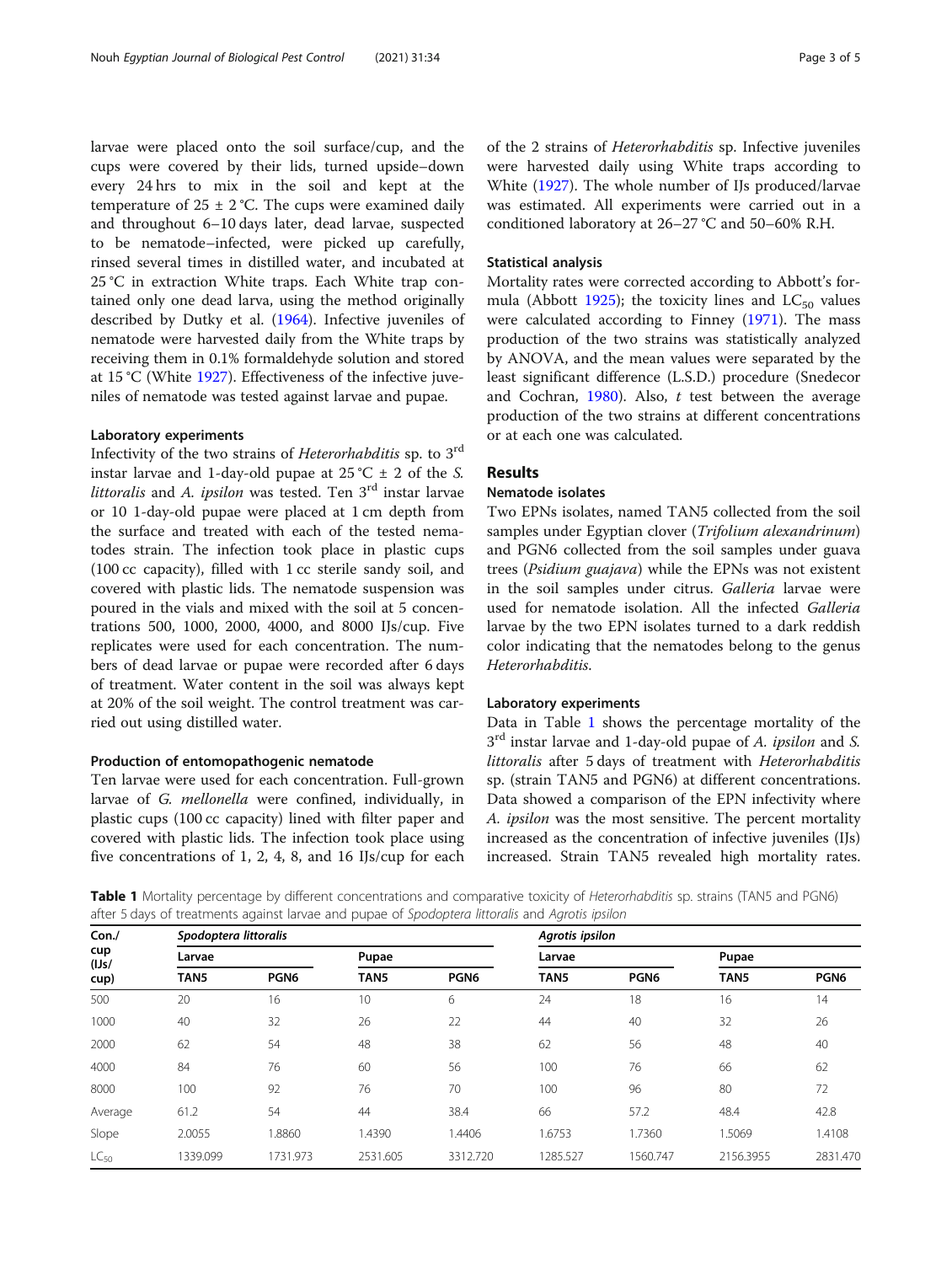| Con./                      |                                  | Production           | t test                | Significance |                |
|----------------------------|----------------------------------|----------------------|-----------------------|--------------|----------------|
| larvae<br>(IJs/<br>larvae) |                                  | TAN <sub>5</sub>     | PGN <sub>6</sub>      | values       | level $< 0.05$ |
|                            | Mean $\pm$ S.E. (IJs $\pm$ S.E.) | $30,947 \pm 1817.89$ | $28,242 \pm 2072.97$  | 0.9794       | N.S.           |
| 2                          |                                  | $47,455 \pm 2271.51$ | $43,328 \pm 2546.44$  | 1.2076       | N.S.           |
| $\overline{4}$             |                                  | $65,912 \pm 3403.01$ | $64.900 \pm 2753.66$  | 0.2308       | N.S.           |
| 8                          |                                  | $89,696 \pm 3021.32$ | $84,740 \pm 3027.05$  | 1.1568       | N.S.           |
| 16                         |                                  | 140,402 ± 7920.63    | $136,360 \pm 8259.02$ | 0.3526       | N.S.           |

Table 2 Production of different Heterorhabditis sp. strains (TAN5 and PGN6) in full-grown Galleria mellonella larvae

The mortality rate of A. *ipsilon* ranged from 24 to 100% in larvae while it ranged from 16 to 80% in pupae. Results of the same strain against *S. littoralis* showed mortality rate ranged from 20 to 100% in larvae while it recorded 10 to 76% in pupae. The  $LC_{50}$  values (the highest mortality rate with the lowest  $LC_{50}$  values) of TAN5 and PGN6 against A. ipsilon larvae were 1285.527 and 1560.747 IJs/cup, respectively. While  $LC_{50}$  values of TAN5 against S. littoralis were 1339.099 and 2531.605 IJs/cup in larvae and pupae, respectively. A. ipsilon and S. *littoralis* 3<sup>rd</sup> instar larvae were more sensitive than the pupae.

#### Production of entomopathogenic nematode

Table 2 shows the average nematode production at different concentrations of Heterorhabditis sp. strains TAN5 and PGN6. The tested full-grown larvae of G. mellonella were used individually for each concentration of the two strains (Heterorhabditis sp.). The results showed production of 30,947 IJs/larva at the lowest concentration of (1 IJs/larva) Heterorhabditis sp. strain TAN5, while the production rate increased to 140,402 IJs/larva at the highest concentration of (16 IJs/larvae). Heterorhabditis sp. strain PGN6 produced 28,242 and 136,360 IJs/larva at concentrations 1 and 16 IJs/larva, respectively. These concluded that strain TAN5 was higher in reproductive EPN juveniles than strain PGN6 at all concentrations. A nonsignificant difference was found among the production averages at different treated concentrations for the two strains (level  $< 0.05$ ).

# **Discussion**

Abdel-Razek et al. ([2018](#page-4-0)) recorded new EPN isolates from soil samples collected from 13 different Egyptian Governorates as Giza, Behera, Alexandria, Sohag, Qalubeia, El-Sadat City, Sharkia, Bani-Suif, North Sinai (El-Arish), and South Sinai (Ras-Seder), Tanta, Fayoum, and Suez. One isolate coded IB was isolated from Sharkia (Belbies), identified as Heterorhabditis indica, based on its morphometric. Ebubekir and Ramazan [\(2018\)](#page-4-0) used the EPNs to combat the insects that live in the soil like

cutworms and are a successful biological control agent against A. ipsilon larvae. The extreme mortality rate (100%) was reached within 2 days after treatment by Heterorhabditis bacteriophora (FLH-4-H) and H. indica (216-H) isolates at concentrations of 50 and 100 IJs/cm<sup>2</sup>, in laboratory experiments. The results showed that all native EPN isolates can be used in biological control against A. ipsilon.

(Hassan et al., [2020](#page-4-0)) was assessed the effectiveness of the EPNs against the larvae of S. littoralis and A. ipsilon. The sensitivity of both larval species to the EPN species, Steinernema monticolum and H. bacteriophora was estimated under laboratory conditions. Disagree with results in the results Hassan et al., ([2020\)](#page-4-0) the larvae of S. littoralis were more sensitive to H. bacteriophora than the larvae of A. ipsilon. While the results are compatible with results strain TAN5 in the highest concentration was the most efficient concentration for all larval instars of the tested pests where the mortality percentage reached 100%.

Nouh and Abo Abdalla ([2016](#page-4-0)) studied the productivity of EPNs at different concentrations. A single full-grown larva of G. mellonella treated with H. bacteriophora produced 98,136 IJs /larva, at the highest concentration, 80 IJs/larva.

## Conclusion

The EPNs were isolated from two soil samples under Egyptian clover and guava trees at Nubaria region Elbhaira governorate, named as TAN5 and PGN6, respectively, whereas the infected Galleria larvae turned from whitish beige to a dark reddish color, which indicates that these EPN isolates belong to the genus Heterorhabditis. Heterorhabditis sp. strain TAN5 was the highest reproduction and the most effective, where the recorded mortality rate on both A. *ipsilon* and S. *littoralis* larvae and pupae was the highest. It was concluded that the EPNs are of great importance to use in biological control. It is possible to rely on the results of this research in control of A. ipsilon and S. littoralis for use in the field application of pests. EPNs species would serve as an alternative to chemical pesticides and fit well in